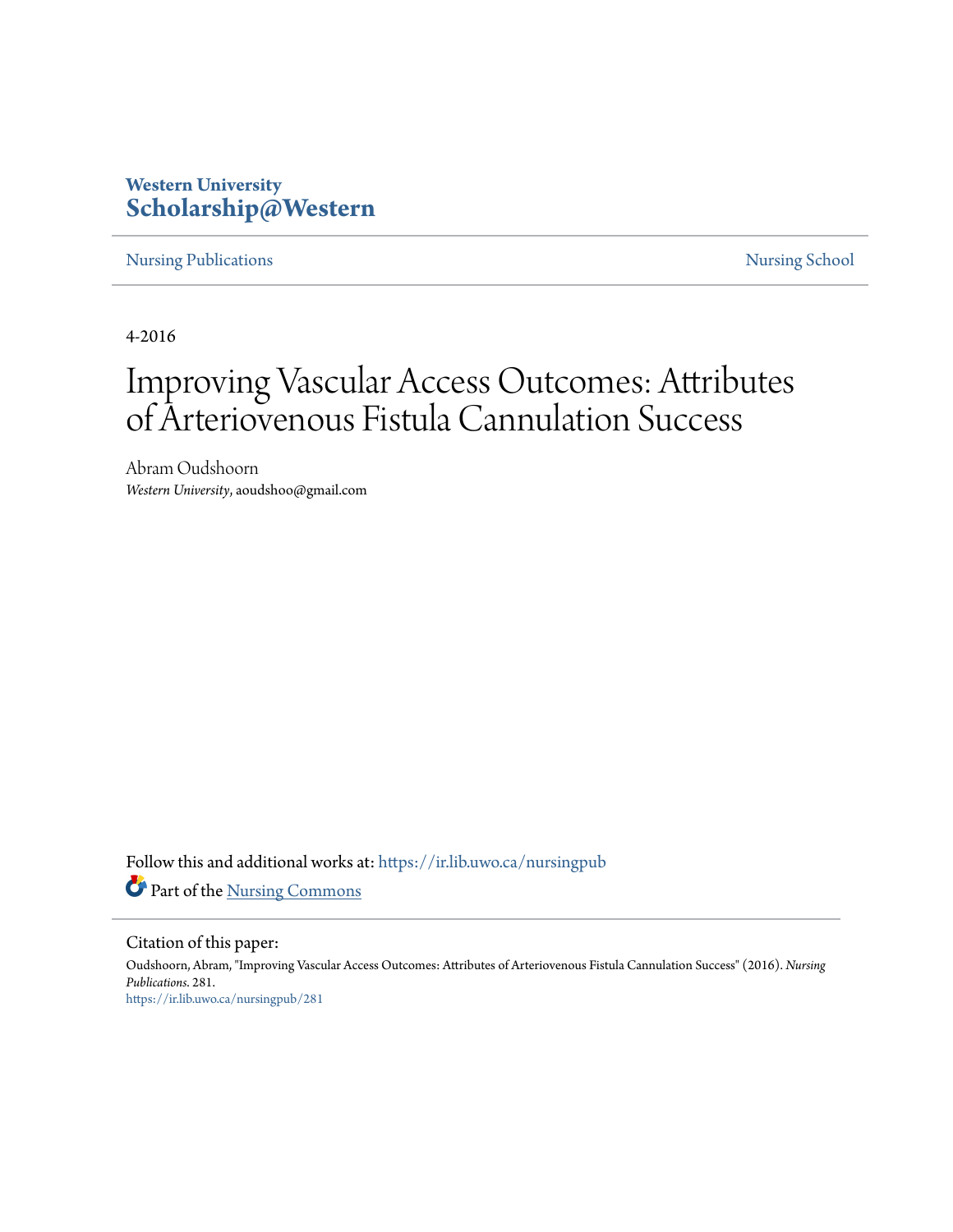ΙŦ





Clinical Kidney Journal, 2016, vol. 9, no. 2, 303–309

doi: 10.1093/ckj/sfv158 Advance Access Publication Date: 4 February 2016 Original Article

# ORIGINAL ARTICLE

# Improving vascular access outcomes: attributes of arteriovenous fistula cannulation success

Lori E. Harwood<sup>1,2</sup>, Barbara M. Wilson<sup>1,2</sup> and Abe Oudshoorn<sup>2</sup>

 $^{\rm 1}$ Adam Linton Hemodialysis Unit, London Health Sciences Centre, London, ON, Canada and  $^{\rm 2}$ Arthur Labatt Family School of Nursing, Western University, London, ON, Canada

Correspondence to: Lori E. Harwood; E-mail: lori.harwood@lhsc.on.ca

# Abstract

Background: Arteriovenous fistulas (AVFs) are the preferred access for hemodialysis (HD) yet they are underutilized. Cannulation of the fistula is a procedure requiring significant skill development and refinement and if not done well can have negative consequences for patients. The nurses' approach, attitude and skill with cannulation impacts greatly on the patient experience. Complications from miscannulation or an inability to needle fistulas can result in the increased use of central venous catheters. Some nurses remain in a state of a 'perpetual novice' resulting in a viscous cycle of negative patient consequences (bruising, pain), further influencing patients' decisions not to pursue a fistula or abandon cannulation.

Method: This qualitative study used organizational development theory (appreciative inquiry) and research method to determine what attributes/activities contribute to successful cannulation. This can be applied to interventions to promote change and skill development in staff members who have not advanced their proficiency. Eighteen HD nurses who selfidentified with performing successful cannulation participated in audio-recorded interviews. The recordings were transcribed verbatim. The data were analyzed using content analysis.

Results: Four common themes, including patient-centered care, teamwork, opportunity and skill and nurse self-awareness, represented successful fistula cannulation. Successful cannulation is more than a learned technique to correctly insert a needle, but rather represents contextual influences and interplay between the practice environment and personal attributes.

Conclusions: Practice changes based on these results may improve cannulation, decrease complications and result in better outcomes for patients. Efforts to nurture positive patient experiences around cannulation may influence patient decisionmaking regarding fistula use.

Key words: AV fistula, appreciative inquiry, emotional intelligence, hemodialysis

# Introduction

The arteriovenous fistula (AVF) is the preferred vascular access for hemodialysis (HD) and is advocated in clinical practice guidelines [[1](#page-6-0)–[4\]](#page-7-0). Unfortunately, despite much attention and effort by renal organizations to increase fistula rates, many countries fail to meet these evidence-based clinical goals [\[5](#page-7-0)–[7](#page-7-0)]. The nurses' approach, attitude and cannulation skill with AVFs have been shown to have an impact on the patient experience with their vascular access [[8](#page-7-0)–[12](#page-7-0)] and on AVF outcomes, including complications following infiltration(s) resulting in the need for a central

© The Author 2016. Published by Oxford University Press on behalf of ERA-EDTA.

This is an Open Access article distributed under the terms of the Creative Commons Attribution Non-Commercial License [\(http://creativecommons.org/](http://creativecommons.org/licenses/by-nc/4.0/) [licenses/by-nc/4.0/](http://creativecommons.org/licenses/by-nc/4.0/)), which permits non-commercial re-use, distribution, and reproduction in any medium, provided the original work is properly cited. For commercial re-use, please contact journals.permissions@oup.com

Received: October 1, 2015. Accepted: December 30, 2015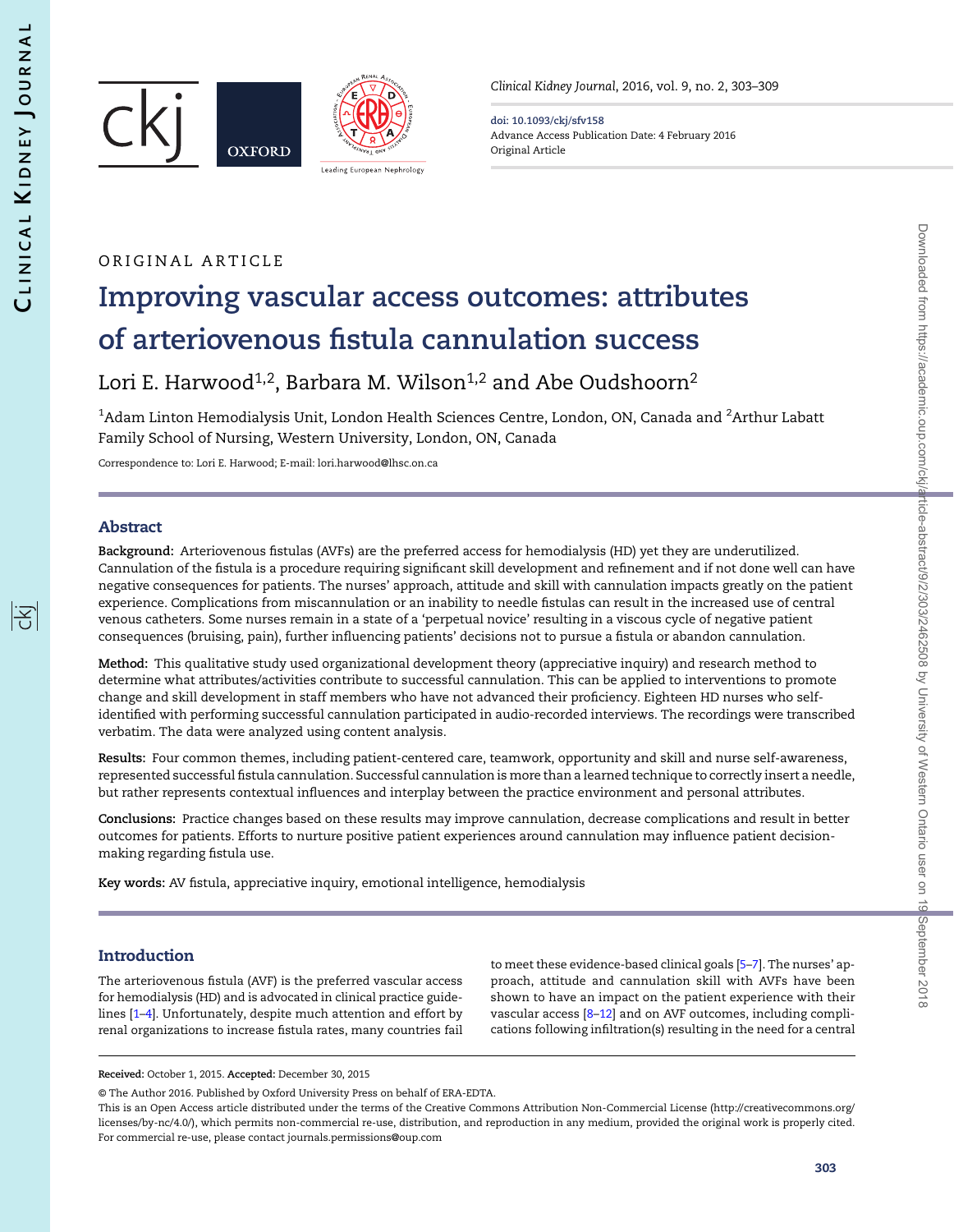陪

venous catheter (CVC) [[13,](#page-7-0) [14\]](#page-7-0). This study addresses an important question: How do you promote change within an HD unit to develop skills for cannulation for optimal vascular access?

Previous research conducted by the authors of this article have identified that some HD nurses are in a state of 'perpetual novice' and are unable to move on a continuum from novice to expert with their cannulation skills for AVFs [\[11,](#page-7-0) [12\]](#page-7-0). This can result in cannulation misses and complications such as increased bruising, pain, fear and, if this persists, a need for insertion or reliance on a CVC. A number of barriers exist in the clinical setting preventing nurses from developing beyond the perpetual novice with cannulation, including the nurse's emotional response, avoidance, patients who refuse certain nurses for cannulation, busy work environments, dialysis schedules and a lack of opportunity to gain experience with the skill [\[11](#page-7-0)]. Many patients do not want an AVF if they have observed cannulation problems in their peers such as pain and bruising [[10](#page-7-0), [12\]](#page-7-0) and delays in dialysis treatments. This further contributes to the problem, creating a vicious cycle: fewer AVFs, less opportunity for skill development, more unsuccessful attempts, fewer patients wanting AVFs and so forth (see Figure 1). Improving outcomes through behavior change appears to be much more complex than providing nursing education on proper needle insertion technique and patient education on the benefits of an AVF.

We believe that change can occur and the cycle can be broken by developing staff for more successful cannulation. Knowing how HD nurses overcome these barriers and are successful is helpful in identifying the appropriate interventions to develop and maintaining skill competency in cannulation. This study has wide relevance to nephrology, as the results may be applied to interventions that can reduce AVF complications for patients (i.e. bruising, pain) and may assist many renal programs in their efforts to increase AVF rates that meet established evidencedbased practice guidelines to improve patient outcomes.

This study used the method of appreciative inquiry (AI). AI is both an organizational development theory [[15](#page-7-0)] and a research methodology [[16](#page-7-0)] whereby strengths are positively recognized and become the foundation upon which changes are based [[17](#page-7-0), [18](#page-7-0)]. Essentially, the method uses positive exemplars to examine what is working and then interventions are implemented based on those attributes.

The purpose of this study was to find attributes of excellence in nursing practice around AVF cannulation that could then be used to cultivate successful interventions to promote changes



Fig. 1. The perpetual novice [[11](#page-7-0)].

to patient vascular access outcomes, thus creating a more positive environment/culture for AVFs in the dialysis unit. A qualitative approach will provide data that is rich in description and context, leading to increased understanding.

# Method

This study focused on the first two steps of AI by asking the questions 'What works?' and 'What might be?' [\[16](#page-7-0)]. This study was approved by the local research ethics board, and written informed consent was obtained by the research assistant. Purposeful sampling was used whereby investigators sought participants working in three HD units (one free-standing unit, two hospital-based) who had positive experiences with cannulation. The investigators also sought help from the charge nurses to identify nurses they felt had positive experiences with cannulation. Nurses were interviewed once using an interview guide with semi-structured questions. The questions were framed in AI and based on how these nurses overcame barriers to cannulation identified in our previous study that embodies the perpetual novice [\[12\]](#page-7-0).

The interviews were audio recorded, transcribed verbatim and analyzed for common themes using latent content analysis. The sample size was guided by data saturation, at the point where no further themes were arising [\[19\]](#page-7-0). Reliability and validity were assessed for qualitative research by using the criteria of credibility, transferability, dependability and confirmability [\[20\]](#page-7-0). The investigators analyzed the data separately and then met as a group to discuss preliminary findings and agree on common themes.

## Results

The final sample included 18 nurses. All but one of the participants were female (one no answer) with a mean age of 49 years and an average of 13 years employment in HD, with a mix of part time and full time (see Table 1). Four common themes representing successful cannulation were present in the data: (i) patient-centered care, (ii) opportunity and skills, (iii) teamwork and (iv) nurse self-awareness (see Figure [2\)](#page-3-0). Common themes with supporting quotes are described. Additional quotations are shown in Table [2.](#page-3-0) Participants are assigned a number for clarity of data presentation, included in parentheses after the quote.

#### Patient-centered care

Participants described nursing interventions for successful AVF cannulation consistent with patient-centered care. To produce

|  | Table 1. Demographics |  |
|--|-----------------------|--|
|--|-----------------------|--|

| Number of |          | Range<br>(years)                             |
|-----------|----------|----------------------------------------------|
|           |          |                                              |
|           |          |                                              |
| 17        | 95%      |                                              |
| 1         | 5%       |                                              |
|           |          |                                              |
|           | 23 years | 8–37                                         |
|           | 13 years | $1 - 28$                                     |
|           |          |                                              |
| 10        | 56%      |                                              |
| 8         | 44%      |                                              |
|           |          | patients ( $N = 18$ ) Mean<br>49 years 32-60 |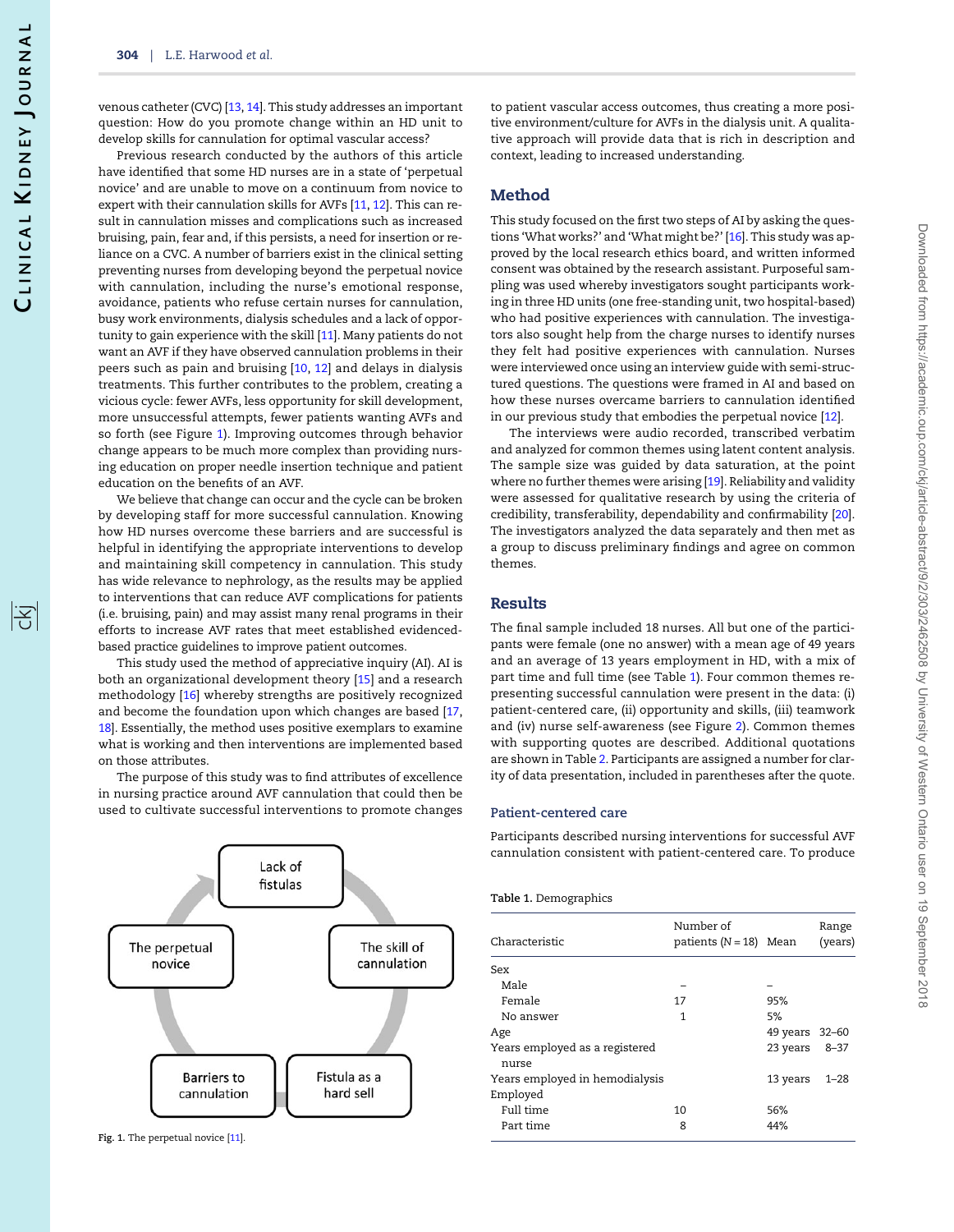<span id="page-3-0"></span>

# Table 2. Patient exemplars supporting the themes

the best patient and nurse outcomes, patients were consistently involved in the cannulation experience, for example . . . 'I think just listening to our patients, making them a part of the situation. As I said, it is their arm' (4). Aspects of this theme commonly reported by participants included acknowledgment of the emotional reaction that AVF cannulation can evoke in the patient, listening and hearing about the patient's experience, education and involving and negotiating with patients regarding their AVF care.

There were many examples of nurses communicating empathy to the patient in regards to the pain and anxiety that can occur with cannulation. The nurses were attuned to the patients' emotional reactions, and if the nurse was nervous they did not want to transfer this to the patient and increase their anxiety. Their ultimate goal was to be successful with the cannulation, and if that meant finding a different nurse to cannulate they did so.

Nurses engaged in patient education on the benefits of AVFs and self-care, anatomy of the fistula, the cannulation procedure and how to manage unfortunate complications such as bruising. Successful cannulation involved . . . 'Just preparing the patient properly, making sure they know what I am doing, taking my time and getting everything ready and cannulate them' (7). Below is an example of involving the patient in the assessment

| Theme                 | Quotation                                                                                                                                                                                                                                                                                                                                                                                                                                                                                                                                                                                                                                                                                                                                                                                                                                                                                                                                                                                                                                                                                                                                                                                                                                                                                  |
|-----------------------|--------------------------------------------------------------------------------------------------------------------------------------------------------------------------------------------------------------------------------------------------------------------------------------------------------------------------------------------------------------------------------------------------------------------------------------------------------------------------------------------------------------------------------------------------------------------------------------------------------------------------------------------------------------------------------------------------------------------------------------------------------------------------------------------------------------------------------------------------------------------------------------------------------------------------------------------------------------------------------------------------------------------------------------------------------------------------------------------------------------------------------------------------------------------------------------------------------------------------------------------------------------------------------------------|
| Patient-centered care | 'I listen to the patient because they know sometimes which way the vessel, they'll say "you know what, if you aim this<br>way" and then you start aiming the way they say, I think that's the key—listening to the patient if they are aware<br>of any helpful hints. It is their arm that is being cannulated, you have to use them as a guide if they can help you and<br>then you start making your own assessments too. So, between the two of you, if you are in on it together to get a better<br>outcome.' (4)                                                                                                                                                                                                                                                                                                                                                                                                                                                                                                                                                                                                                                                                                                                                                                      |
|                       | 'I think we really should respect patient wishes, because when the patient is nervous, it doesn't help, it just makes it<br>worse. I think it is just best to get a different nurse that the patient feels comfortable. When the patient is comfortable<br>with the nurse, I think it works better.' (14)                                                                                                                                                                                                                                                                                                                                                                                                                                                                                                                                                                                                                                                                                                                                                                                                                                                                                                                                                                                  |
| Opportunity and skill | 'I just think that you keep doing it. and keep doing those assessments. When I help people or assist them, some<br>people they are nervous and they just kind of ram the needle in, I do try to encourage people to take their time, use<br>your fingers and really, really, really get to know that vessel and feel when it goes in. If it goes in and you don't get<br>blood back, pulling back and then feeling the pops in the vessel, you can get to know if you are very slow and<br>methodical. You get to know that, oh it was picked in the bottom of the vessel, or maybe in the side of that vessel<br>because you feel that release. Really, it is taking your time and using the senses that you have.' (1)<br>'Even if you are busy you still have to focus on your patient right? I try, you know, ignore everything that is going on<br>around me and just focus on the patient and stay focused.' (5)                                                                                                                                                                                                                                                                                                                                                                     |
| Teamwork              | 'Well, apparently I have been told that I am pretty good at getting some of the difficult patients. I don't hesitate to ask for<br>help. I don't hesitate to get in there and needle new fistulas. Gotta give it a try.' (3)<br>'I am fairly candid with people. I'll say "that's a very shallow fistula, you will go through it and they will bleed". So I<br>remind them when they are in the assessment when they are feeling the bruit and pulse, just feel it. I mean, if it's just<br>under your fingers you do not have to go deep. I'm candid to people, not in a mean way, in a supportive way. I'll say<br>"that's a shallow fistula", I mean you can say that, that's not interfering. But it's all in how you do it. If you were nasty<br>but if you say "hey, I've done that person and it's a shallow fistula" and I chart as such too. You don't want the patient<br>to go through unnecessary pain and being turned off. Because I know one of the patients wanted to go back to a<br>central line.' (17)                                                                                                                                                                                                                                                                  |
| Nurse self-awareness  | 'So I'm going in and I cause a bruise or I cause a mess. I feel awful for one. But, yeah, if I am confident and I know that I<br>can, that it is really obvious what I did wrong or what went wrong, say the patient moved or jerked or I jerked or made<br>a bad call, um, I will attempt one more time. If I was really confident and then I had a problem, I would call somebody<br>in that I trust. Come and look at this, see what you think and I might do it again after we have assessed, or maybe I'll<br>go get the ultrasound.' (8)<br>'And then, see if they will let me put another needle in because, you know, I do have a personal rule that if I put two<br>needles in and I am not successful, then I pass it on to someone else. There is nothing wrong with admitting you can't<br>get it. I have seen nurses where they go, and you are just "let someone else try". It's just, you are not having a good day<br>with that person, so I know always to back away. I have had no problems with that, nothing to do with my ego.<br>Because I have had patients say "you are a great needler, can you come back?" So, I know I do a good job, but some<br>days I can't hit the door. That big of a target and it just doesn't really matter so you just back away.' (4) |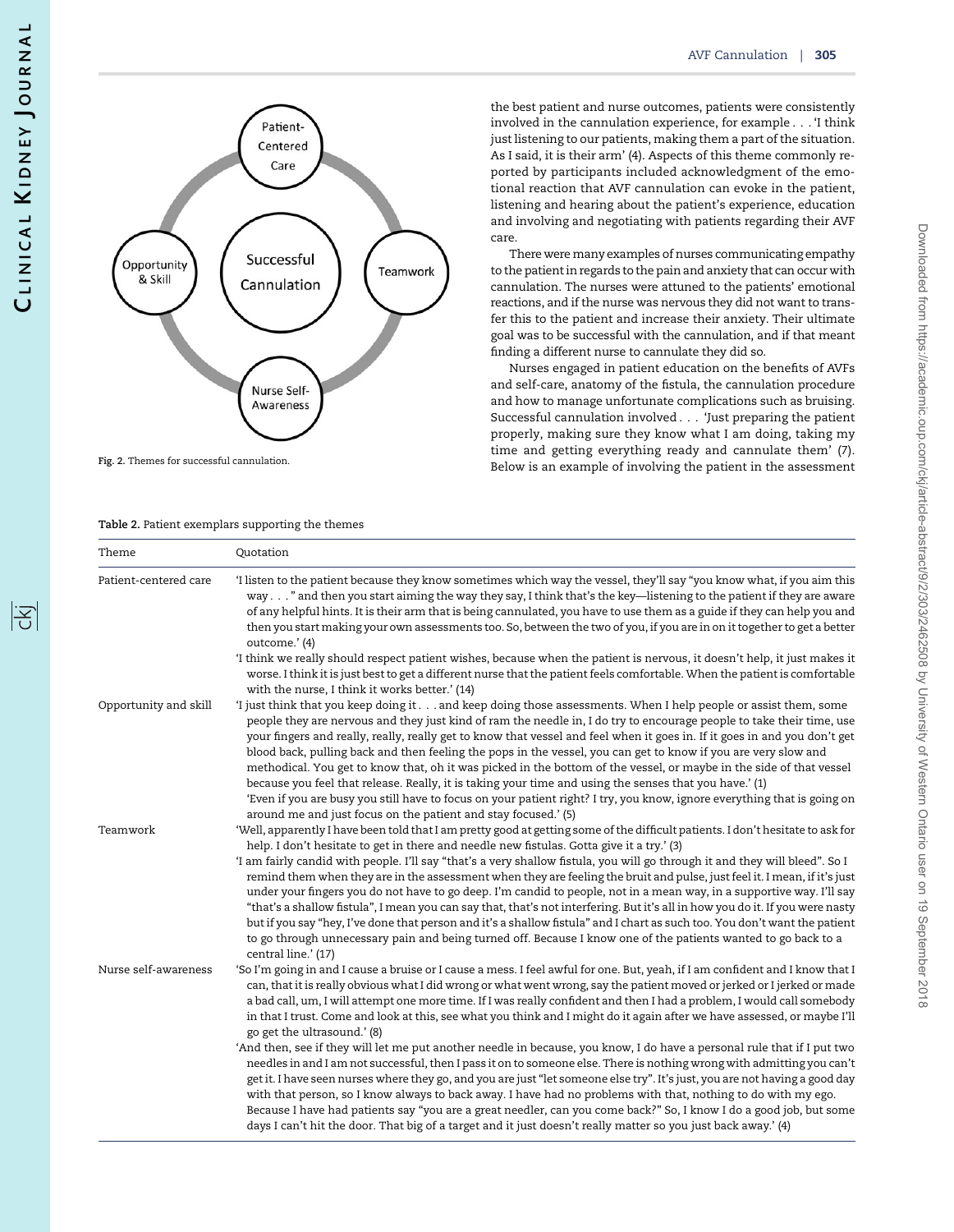We do a lot of teaching, we use the ultrasound a lot and we show the patient. See this deep on the ultrasound, that means, so your fistula is this deep and it is good here and then it has a narrowing here. We show them, usually include them . . . (8).

The nurses sought out patients' expertise regarding the factor(s) that led to successful cannulation of their AVF in the past. This was not the only way nurses gained knowledge of the access. Participants also described efforts to review the health record and often asked their peers, who had previously been successful with cannulation, for suggestions and/or advice.

Involving patients in their care often resulted in negotiating aspects of their care. The most commonly reported negotiation was who would do the cannulation. Nurses reported there were times patients requested specific nurses to cannulate. This was based on patient concerns, which were acknowledged by nurses to be real or perceived; some were based on past cannulations and others not. At times, the nurse would discuss the issue with the patient and negotiate care, while at other times, the nurse believed having someone else cannulate would put the patient more at ease and diffuse the situation.

If they are like 'no, no I just can't handle it', and some people have had really bad, bad attempts on them and they have a difficult fistula or graft. I try to calm the situation. That's how I do it but . . . if you know with that person there is absolutely no way and they are only going to let certain people cannulate, then you don't waste time, it has been said so many times before, you just say 'okay I'll do it.' (8)

#### Opportunity and skill development

This theme includes aspects of skill development that are important for successful cannulation. First, having opportunities is essential for 'practicing the skill' of cannulation, but this was difficult in HD units with limited numbers of AVFs. Performing a thorough assessment is vital for AVF cannulation, and those nurses who are successful at cannulation have an ability to focus on the task at hand regardless of the stimuli in the environment of the dialysis unit. The nurses also engaged in professional development activities related to cannulation.

The nurses frequently commented 'I think the way to have successful cannulations is to have more fistulas' (13). They believed that having more accessibility to fistulas meant more opportunity to consolidate their skills and reduce any feelings they had of being nervous with skill performance. Most believed repeatedly cannulating AVFs was essential for their skill development and confidence. The nurses provided examples where staff not comfortable with cannulation of AVFs would avoid cannulation, which further impedes their skill development.

The orientation period was viewed to be a crucial period in which to develop cannulation skills. There were variations in the technique the nurses described for cannulation, but many of them used the technique that they were initially taught. The approach was to practice and do the procedure many times until the nurse was confident in his/her skills.

I think with the orientation that's where it has to start. I think that continuous exposure on a daily basis throughout the six weeks of orientation to cannulations that are, pretty straightforward, just to get you feeling pretty good about that and assessment and taking your time, pulling up a chair, feeling the vessel and that sort of thing is really important (10)

Every nurse in the study described a careful assessment of the fistula prior to cannulation was essential for success. It is best practice and seems rather obvious/basic that a nurse would do an assessment prior to cannulation; however, negative cases were described by participants and are presented below, such as 'People tend to go in the same spots' (7), '. . . then we have a lot of people who are timid and so they will just constantly overcannulate in areas or they are afraid to ask for help' (9), and 'I take my time. I don't just go in there, like, I see some people just go in and they just jab. I take my time, I make sure the person is relaxed and, um, as relaxed as they can be . . . ' (8).

In addition to auscultation and inspection of the AVF, the most important component of the assessment was palpation. With palpation of the vessel, they were able to visualize the vessel in their mind and this helped them determine where they needed to cannulate.

I do take pride in doing a full assessment, so I listen to the vessel and I really, really, really depend on my feel. So, I try to visualize the vessel by the way it feels and like visualize that needle going in. (1)

A successful cannulation also involves gathering information from various sources such as the health record, other nurses' experience and the patients themselves in order to be prepared for the cannulation. The nurses; 'sort of look back and see if I can tell the history of what's been going on. Talk to the patient as well. Ask them how things have been going with the cannulation . . .' (10), and be 'well prepared before all of my patients come in . . . make sure I know, read the patient treatment parameters . . . the specifics of their fistula . . . and have it all written down in front of me so I know when the patient comes in that I am already mentally prepared for it' (11).

Participants discussed keeping their skills up to date by attending education sessions, calling experts in vascular access such as the vascular access nurses and watching other nurses cannulate they believed to be expert. Having the opportunity to continually perform the skill was the most common method nurses used to keep their skills current. Only one nurse commented that if she had not cannulated a fistula recently, she would seek out an assignment change or volunteer to cannulate: 'What I do personally is that I do try to cannulate at least once a day, so I do seek it out' (18).

The nurses in this study had highly developed skills and were able to focus on the task at hand, making cannulation the priority and setting aside all other issues, concerns or emotions until cannulation was successful.

The one time recently there was just too much going on and so I closed my eyes because I could feel it. I, kind of, zoned out because I was doubting all these people around and I was starting to feel the pressure, and I closed my eyes and just popped the needle in (15).

#### Teamwork

Teamwork in the dialysis unit and knowing that one can get help from a colleague when necessary is an important factor in successful cannulation. Nurses are sought out who are known to be an 'expert' with cannulation for a particular patient or who are considered to be expert regardless of which AVF is being cannulated. There was variation from nurse to nurse in how they assisted their colleagues; some waited to be asked, some volunteered help and some mentored their colleagues. Most of the participants described how they mentored new staff and sought them out, working with them when opportunities for cannulation were available.

ΙŦ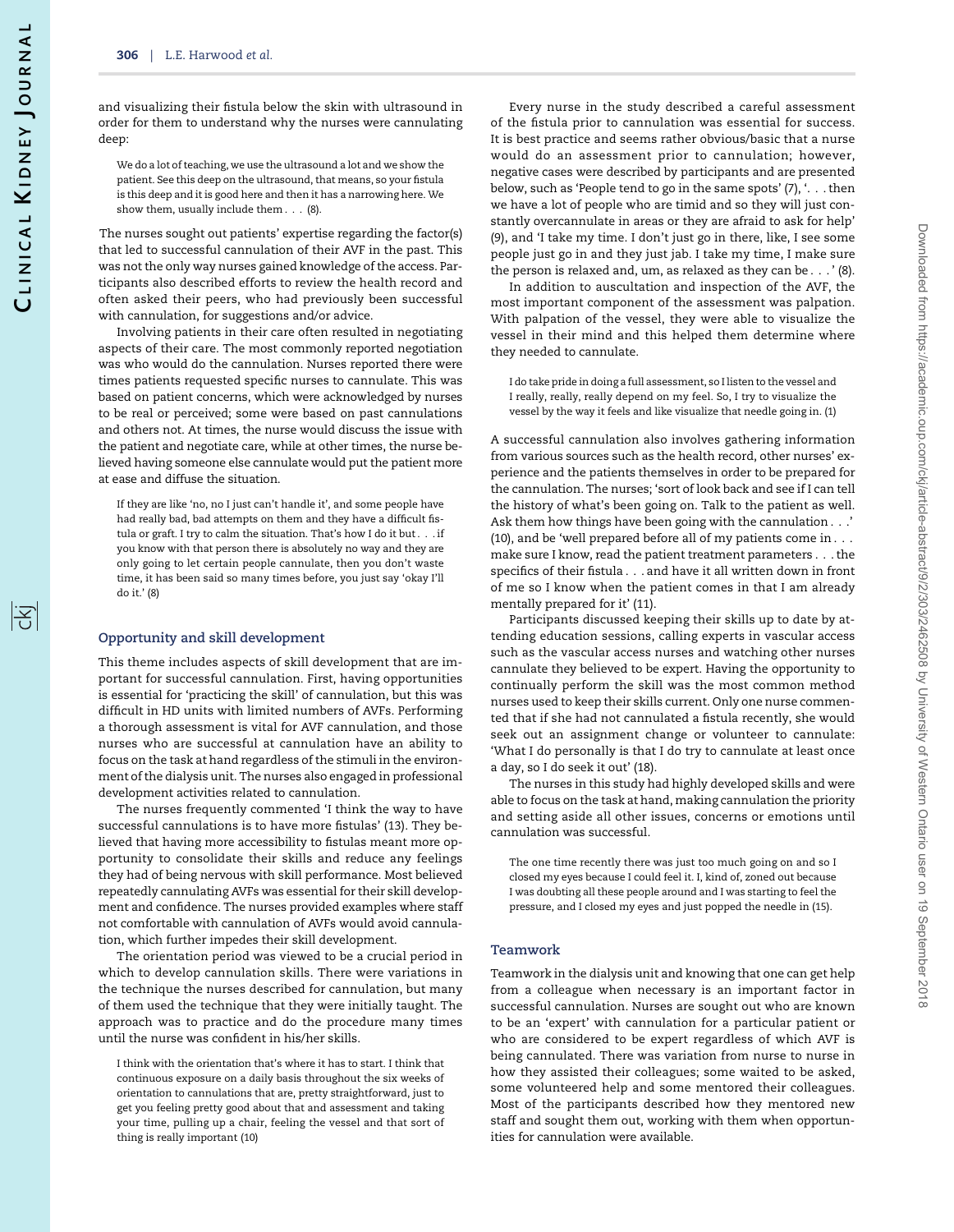#### Nurse self-awareness

A high degree of self-awareness was noted among participants. They not only were aware of the emotional response that patients have to cannulation but were also aware of their own reactions to cannulation. They approached cannulation with a plan and also established self-rules regarding how many unsuccessful attempts they would allow themselves. The nurses also seemed to be aware of their skill and comfort levels with new and/or difficult fistulas. They expressed the importance of 'know your limits' (10).

The skill of cannulation can conjure up emotional reactions within the nurse, which includes an acknowledgement of the pressure of being successful, causing pain to patients and how an unsuccessful attempt affects their confidence with the skill. However, successful cannulation can evoke a strong positive emotional reaction and job satisfaction with the nurse such as:

I just had a couple, three, successful cannulations today and it is exhilarating when you get it, it's kind of a rush actually when you get a successful needle (12)

Participants had awareness of their skills, comfort level and selfrules about how many times they would cannulate a fistula before asking another nurse to try and cannulate. There is a policy in the HD unit with a recommended number of total attempts, however, the nurses followed 'rules' that were consistent with their own beliefs about the process.

When it comes to a difficult patient, I usually locate the more experienced staff to come and help. I will start and try to feel and go where I can go and if the patient is starting to feel uncomfortable, I stop. I will only do two at a maximum unless I know for sure that I am going to get the third one in. I never go past three, I always go two and go to somebody who has got more experience or more of an expert (6).

# Discussion

Successful AVF cannulation encompasses much more than the technique of needle insertion into a vessel, depending rather on the contextual influences and interplay of the practice environment and the personal attributes of the nurse. The results provide evidence for patient-centered care as an enabler to successful AVF cannulation. The care environment where this study took place emphasizes patient-centered care [\[21](#page-7-0)]. A patient and family care advisory committee is in place to create a better understanding of the patient experience and works in collaboration with patients on the planning, delivery and evaluation of renal care. Also in the environment where the study took place is a professional practice model that provides the foundation for how nursing care is delivered and has been documented to benefit nurse and patient outcomes [[22,](#page-7-0) [23\]](#page-7-0). At the core of the model is patient-centered care [[24\]](#page-7-0), which may have impacted the results of this study.

Participants in this study were able to overcome personal and unit barriers to be successful with cannulation. In organizational development terms, when these situations occur, they are positive deviances from the norm and are important for organizational change. The nurses who identify with successful cannulation demonstrated high levels of emotional intelligence (EI). EI is a form of social intelligence that acknowledges the feelings and emotions of others and themselves and uses this information to guide thoughts and actions [\[25\]](#page-7-0). EI is an important competency in physician [\[26,](#page-7-0) [27](#page-7-0)] and nurse [[28](#page-7-0)] leadership. There are five main elements of EI: self-awareness, self-regulation, motivation, empathy and social skills [\[29\]](#page-7-0). The findings of

this study include examples of the nurses being aware of their emotions as well as the patient's emotional reaction, such as fear and anxiety. Participants indicated that they are able to self-regulate by doing a thorough assessment, visualizing the fistula, having a plan prior to cannulation and 'knowing their limits'. They are motivated and expressed an ability to focus on the task despite performing the task in the busy environment of a dialysis unit. The nurses described positive interpersonal relationships with patients (patient-centered care) and nurseto- nurse teamwork and mentoring. Nurses who have not yet acquired these skills may be able to develop them. The solution may not only be education about the technical aspects of how to cannulate but, rather, emphasis on nurse-to-nurse interpersonal relationships and nurse-to-patient therapeutic relationships that form the foundation for patient-centered care and nurse mentorship, teamwork, EI and giving and receiving feedback. This could be successfully accomplished through the development of clinical narratives in either simulation and/or role playing.

Another barrier to cannulation that the nurses in this study were able to overcome was the pressure of time imposed by HD schedules [\[11](#page-7-0), [12](#page-7-0)]. This group of nurses completed an assessment prior to cannulation, believing that initial success with needle placement would save time later as a result of miscannulations. This study supports the use of assessment of the fistula as a standard of care, performing one that is thorough, yet not overly time consuming, such as the One-Minute Check [[30\]](#page-7-0). In addition, the use of ultrasound-guided cannulation has been evaluated to add 1–3 min to the time required for cannulation [[31\]](#page-7-0).

The nurses in this study received initial training in their orientation period on cannulation. They were first taught the theoretical components of cannulation then they could practice the skill on a simulated practice arm. We have not used high-fidelity patient simulators for cannulation training. Included in this teaching is how to use ultrasound to assist in cannulation, but real-time ultrasound cannulation is not currently taught in the general orientation. Also during orientation, the new nurses observe a cannulation and then cannulate on what would be considered 'easier' AV fistulas. Continuing education on cannulation, use of the ultrasound machine and real-time ultrasound cannulation continues ad hoc for professional development. The opportunity to repeatedly perform and practice cannulation was a key factor in the development and maintenance of their skills. If particular units have few fistulas and a large staff, and thus few opportunities for cannulation, efforts are needed to increase the opportunities for cannulation. This could be accomplished by way of simulated cannulation situations or by moving staff within different sites in the organization during orientation and beyond where staff can focus on the skill. Some organizations have chosen to focus on a core group of nurses to do cannulations. This has the advantage of refining the skills for experts. However, others believe cannulation is an essential skill for every HD nurse and thus opportunities for skill development among all staff are required.

Successful cannulation for new or difficult fistulas requires support on a variety of levels: environmental, staff and equipment. Cannulation needs to be planned ahead of time with a quiet environment in the dialysis unit and appropriate equipment available (i.e. bedside ultrasound if available) to enable the nurse to perform a thorough assessment. Support staff such as the vascular access nurse or an expert nurse available to help problem solve and support the bedside nurse during the needling also contributes to successful cannulation.

Use of the ultrasound machine to assist with cannulation in this study was mixed. Some nurses reported it being helpful and some did not. It is recommended at our site that nurses

序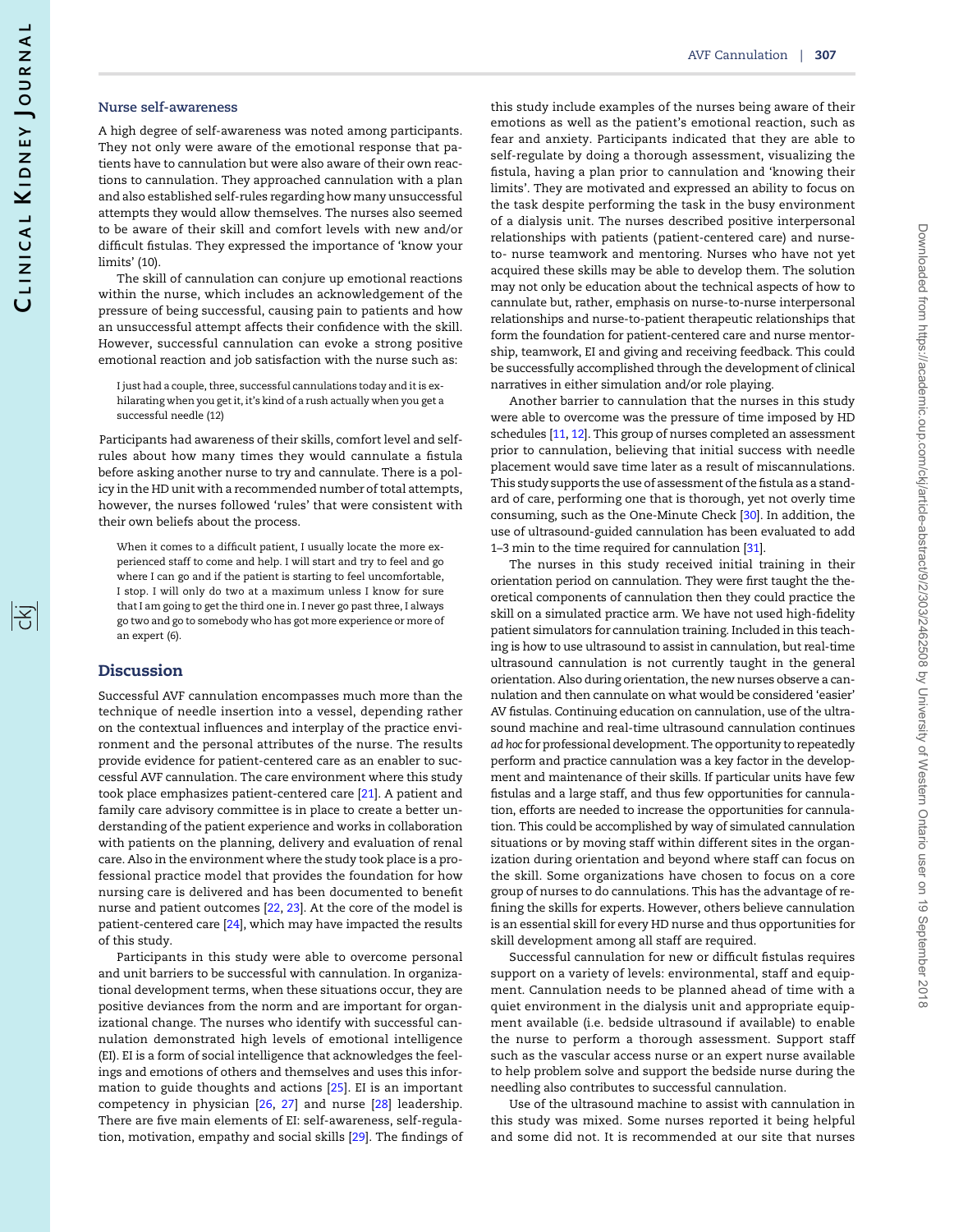序

#### <span id="page-6-0"></span>Table 3. Strategies to promote changes in cannulation

## Patient

- Prepare the patient for cannulation in advance by explaining the procedure and what to expect
- Discuss ways the patient can cope with the cannulation, i.e. relaxation techniques, slow deep breaths, distraction with music

#### Environment

- Plan in advance for first or difficult cannulation
- Consider a cannulation team
- Ensure quiet environment with reduced patient assignment
- Have appropriate equipment for assessment
- Cohesive teamwork
- Documentation/communication of individualized patient plans of care

#### Nurse

- Education on the technical aspects of cannulation
- Education on advanced assessment of the AVF
- Developed communication skills
- Nursing care that is patient centered
- Develop emotional intelligence in staff
- Comprehensive orientation program for cannulation
- Opportunity to practice skills
- Mentoring program for cannulation
- Use ultrasound to assist with cannulation and consider real-time ultrasonography for cannulation
- Support staff available for assistance during difficult cannulation
- Acknowledge the patient and nurse emotional response to cannulation

use the ultrasound, however, it is not used consistently, even for first cannulations of the fistula. There is limited research on the use of ultrasound guidance for cannulation of an AVF. However, what is currently available supports the use of ultrasound to improve cannulation [[31](#page-7-0)–[34\]](#page-7-0). A prospective trial is currently under way in an outpatient HD unit [[35](#page-7-0)]. No clinical practice guidelines exist for the use of real-time ultrasound AVF cannulation. The recommendation to use ultrasound guidance for central venous cannulation/insertion has been extrapolated to include real-time use with AVF cannulation [\[35](#page-7-0)]. Regardless of the clinical evidence for its use, the harm is minimal and it can be an added tool to help guide the cannulation that may improve patient outcomes. Nurses in this study often said 'I cannulate how I was taught'. Therefore, it may be prudent to include teaching staff to cannulate with real-time ultrasonography during their orientation as a means to influence how the next generation of people who cannulate AVFs are taught.

This study was undertaken to understand more about what contributes to successful nurse cannulation of the AVF in an effort to identify factors associated with success (Table 3) that can be used to teach other nurses and improve the cannulation experience for patients. Improving this skill could, in turn, break the cycle of the perpetual novice. Interventions that decrease infiltrates, bruising and pain and increase nurse and patient confidence in nurses' skill will result in more positive patient experiences with AVFs and more positive talk among patients about AVFs. Historically, the constant site needle insertion technique gained acceptance by word of mouth from patients' positive cannulation experiences [\[36](#page-7-0)]. In the long term, this may improve AVF rates and decrease reliance on CVCs for dialysis. Unfortunately, there will always be some degree of fistula problems such as missed cannulations, pain and/or bruising. We need to move beyond the notion that successful cannulation only refers to the insertion of needles and acknowledge that success applies to the entire patient and nurse cannulation experience.

### Conclusion

Organizational development can be used to break the cycle of the perpetual novice in efforts to improve the patients' cannulation experience for AVFs by focusing on strategies to build support and acknowledge and improve factors such as patient-centered care, teamwork, opportunities for skill development and EI.

## Acknowledgements

The authors thank Cathy Parsons, Professional Practice Consultant at St Joseph's Health Centre in London, ON, Canada, for her expertise in AI.

# Funding

This study was funded by the Canadian Association of Nephrology Nurses and Technologists/Amgen 2014 Canada Research Project Grant.

# Conflict of interest statement

The results presented in this article have not been published previously in whole or part, except in abstract format. The authors do not have any conflict of interests such as shareholding in or receipt of a grant, travel award or consultancy fee from a company whose product features in the submitted manuscript or a company that manufactures a competing product.

### References

- 1. Mendelssohn D, Beaulieu M, Kiaii M et al. Report of the Canadian Society of Nephrology Vascular Access Working Group. Semin Dial 2012; 25: 22–25
- 2. Thomas A, Appleton D, Browning R et al. Clinical educators network nursing recommendations for management of